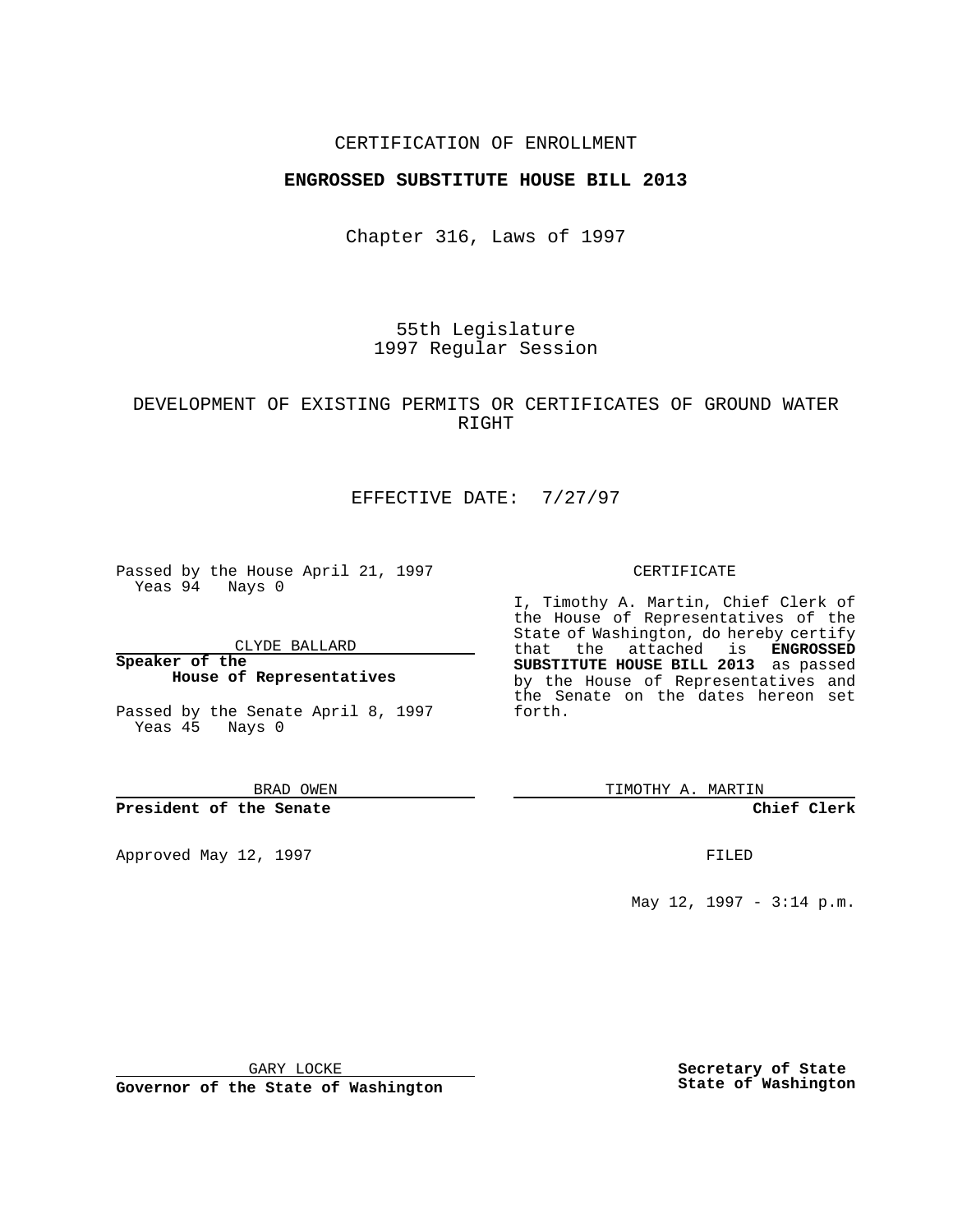## **ENGROSSED SUBSTITUTE HOUSE BILL 2013** \_\_\_\_\_\_\_\_\_\_\_\_\_\_\_\_\_\_\_\_\_\_\_\_\_\_\_\_\_\_\_\_\_\_\_\_\_\_\_\_\_\_\_\_\_\_\_

\_\_\_\_\_\_\_\_\_\_\_\_\_\_\_\_\_\_\_\_\_\_\_\_\_\_\_\_\_\_\_\_\_\_\_\_\_\_\_\_\_\_\_\_\_\_\_

## AS AMENDED BY THE SENATE

Passed Legislature - 1997 Regular Session

#### **State of Washington 55th Legislature 1997 Regular Session**

**By** House Committee on Agriculture & Ecology (originally sponsored by Representatives Chandler, Regala, Schoesler, Linville, Johnson, Bush, McDonald, Mastin, Talcott, Delvin, Carrell, Smith, Koster, Sullivan, Kastama, Fisher, Conway, Cooper and Honeyford)

Read first time 03/05/97.

1 AN ACT Relating to the full and complete development of existing 2 permits or certificates of ground water right; amending RCW 90.44.100; 3 and creating a new section.

4 BE IT ENACTED BY THE LEGISLATURE OF THE STATE OF WASHINGTON:

 NEW SECTION. **Sec. 1.** The legislature intends that the holder of a valid permit or certificate of ground water right be permitted by the department of ecology to amend a valid permit or certificate to allow full and complete development of the valid right by the construction of replacement or additional wells at the original location or new locations.

11 **Sec. 2.** RCW 90.44.100 and 1987 c 109 s 113 are each amended to 12 read as follows:

13 (1) After an application to, and upon the issuance by the department of an amendment to the appropriate permit or certificate of ground water right, the holder of a valid right to withdraw public 16 ground waters may, without losing ((his)) the holder's priority of right, construct wells or other means of withdrawal at a new location in substitution for or in addition to those at the original location,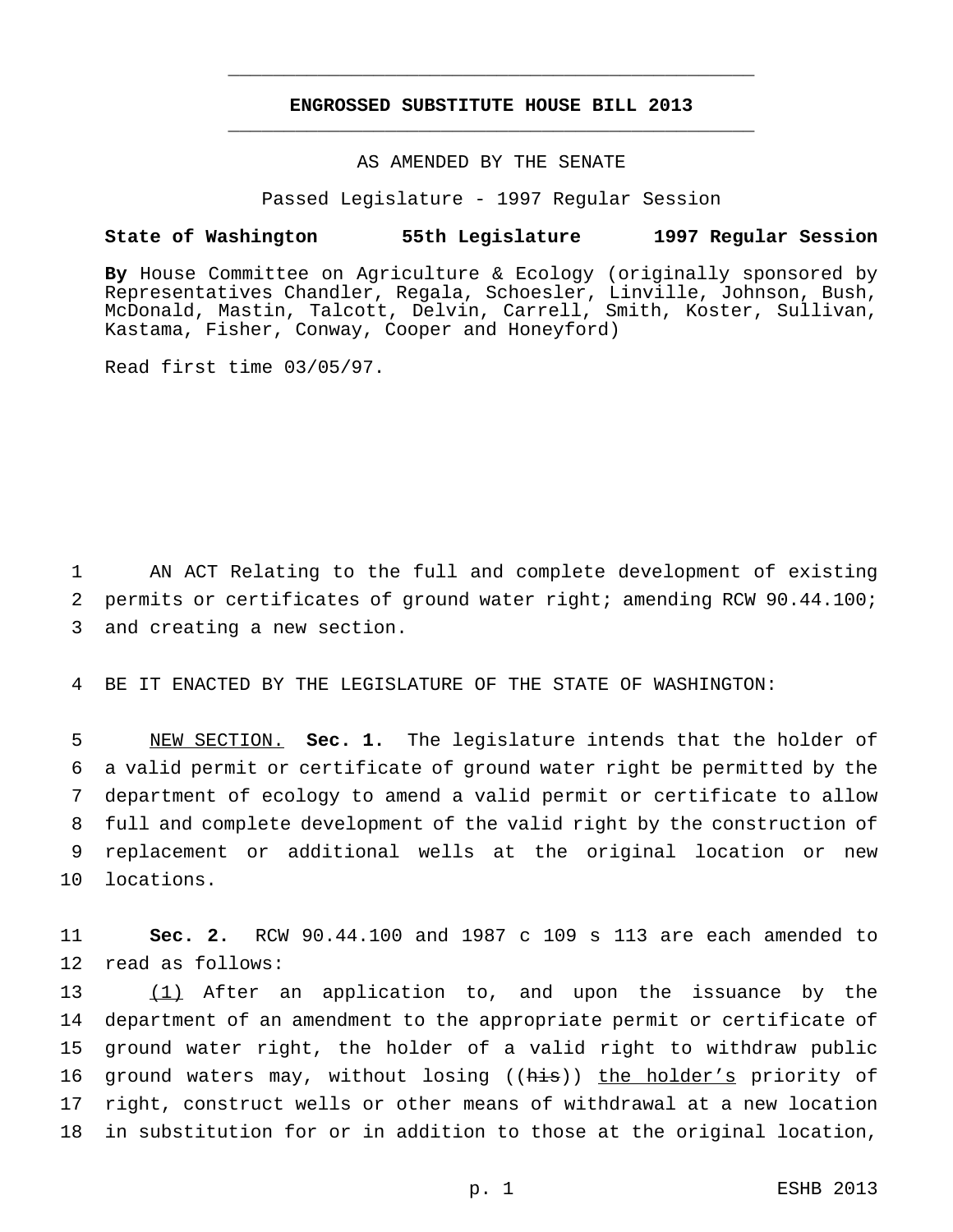1 or ((he)) the holder may change the manner or the place of use of the 2 water( $\left(\div\right)$  PROVIDED, HOWEVER, That such amendment)).

 (2) An amendment to construct replacement or a new additional well or wells at a location outside of the location of the original well or wells or to change the manner or place of use of the water shall be issued only after publication of notice of the application and findings as prescribed in the case of an original application. Such amendment 8 shall be issued by the department only on the conditions that:  $((+1))$ 9 (a) The additional or ((substitute)) replacement well or wells shall tap the same body of public ground water as the original well or wells;  $((2)$  use of the original well or wells shall be discontinued upon 12 construction of the substitute well or wells; (3) the construction of an additional well or wells shall not enlarge the right conveyed by the 14 original permit or certificate; and  $(4)$ )) (b) where a replacement well 15 or wells is approved, the use of the original well or wells shall be discontinued and the original well or wells shall be properly decommissioned as required under chapter 18.104 RCW; (c) where an 18 additional well or wells is constructed, the original well or wells may continue to be used, but the combined total withdrawal from the original and additional well or wells shall not enlarge the right 21 conveyed by the original permit or certificate; and (d) other existing rights shall not be impaired. The department may specify an approved manner of construction and shall require a showing of compliance with the terms of the amendment, as provided in RCW 90.44.080 in the case of an original permit.

 (3) The construction of a replacement or new additional well or wells at the location of the original well or wells shall be allowed 28 without application to the department for an amendment. However, the following apply to such a replacement or new additional well: (a) The well shall tap the same body of public ground water as the original well or wells; (b) if a replacement well is constructed, the use of the original well or wells shall be discontinued and the original well or wells shall be properly decommissioned as required under chapter 18.104 RCW; (c) if a new additional well is constructed, the original well or wells may continue to be used, but the combined total withdrawal from the original and additional well or wells shall not enlarge the right conveyed by the original water use permit or certificate; (d) the construction and use of the well shall not interfere with or impair water rights with an earlier date of priority than the water right or